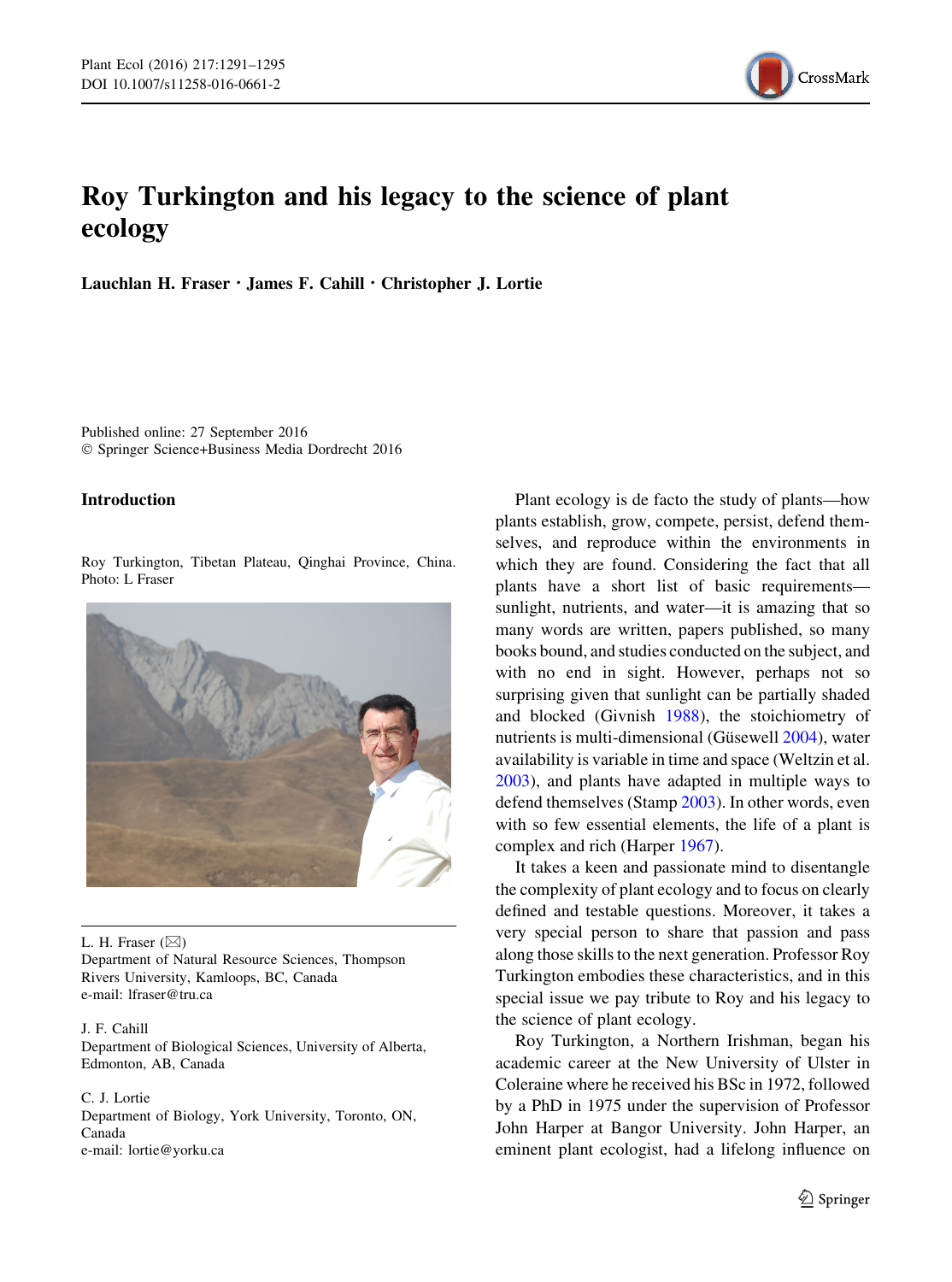Roy's career, and Roy wrote John Harper's obituary for the British Ecological Society (Turkington [2009\)](#page-4-0).

After receiving his PhD, Roy and his wife Evelyn left for Canada to a postdoctoral position with Professor Paul Cavers, also a former Harper student, at the University of Western Ontario. Shortly afterwards, The University of British Columbia's (UBC) Botany Department advertised for a tenure track field ecologist and Roy was awarded the position in the fall of 1977. At UBC, Roy developed a remarkable 37-year career through to his recent retirement in June 2015. During his time at UBC, Roy published over 120 peer-reviewed articles, many in the top-tiered journals in ecology, which were consistently funded by Canada's federal science funding agency, the Natural Sciences and Engineering Research Council; pursued research projects in Canada, the United States of America, the United Kingdom, Israel, Kenya, and China; and taught thousands of undergraduate students the science and the joys of plant ecology.

Roy has contributed to many different sub-disciplines within the field of plant ecology, from plant traits to populations, communities, and ecosystems, with the most significant impacts being in the areas of competition and community structure. From his competition research, Roy took a 'plant-eye-view', or Darwinian perspective. One of the papers Roy published with John Harper based on his PhD dissertation (Turkington and Harper [1979\)](#page-4-0) was recognized as ''one of the top 100 most influential papers published by the British Ecological Society (1913–2012)'' as part of the BES centenary celebrations. The paper demonstrated for the first time that biotic interactions between neighbours influence selective pressure on competitive ability and plant performance. Lonnie Aarssen and Loyal Mehrhoff, PhD students under Roy's supervision, followed this line of research and Roy and Loyal contributed a chapter to Perspectives on Plant Competition, a collection edited by David Tilman and James Grace that remains influential to this day as a reference and guide for future research (Turkington and Mehrhoff [1990\)](#page-4-0). Recent research conducted by another of Roy's former PhD student's, Andrew MacDougall, tested whether dominant invasive species are driving community change or are ''passengers along for the environmental ride'' (MacDougall and Turkington [2005\)](#page-4-0). They examined the relative importance of competition and dispersal limitation with

experimental seed additions within a controlled disturbance design that included mowing and weeding. Their conclusion, that the passenger model best explained exotic dominance, has resulted in a new line of research in biological invasion theory.

In light of Roy's notable academic achievements, perhaps Roy's biggest legacy to the science of plant ecology is the mentorship he has provided to the many graduate students that have populated his lab (Table [1](#page-2-0)). Roy is a true mentor, providing guidance and support to all of the people who have migrated through his lab. He has lent his skills and his labour from the experimental fields in Abbotsford, British Columbia (BC) to Port Hardy, BC, to Victoria, BC; from Kluane in the Northwest Territories to the Negev desert in Israel; and more recently, in the oak forests of southeastern China. Roy has a knack for getting the best out of his graduate students and postdoctoral fellows, which is reflected in their accomplishments today. Roy's former students can be found in faculty positions across Canada, the USA, and the UK.

Roy is a storyteller, which students love, because they can relate to the real events and real people that are behind the experiments and theories that contribute to the science of ecology. While students were wrapped up in the stories that Roy shared while teaching, they also often found themselves riveted to Roy's balancing act as he perched his feet, half on and half off, while teetering back and forth on the edge of the lecture hall stage six feet in the air, as he talked. He never fell, likely because of his athletic ability; a champion track star in his youth, he now wins medals at sprinting and long jump events at senior meets across Canada.

We took this opportunity to celebrate Roy's career on his retirement. On 30 June 2015, a special symposium was held at UBC involving a full day of original research talks and reminiscences from his former students and colleagues (Fig. [1](#page-3-0)). Here, we have collected the original research into a Special Issue, reflecting the many interests that spurred Roy's career.

This Special Issue is separated into two main themes: (1) Plant traits and population dynamics and (2) Community structure. For the first theme, we start with a paper that investigates factors that determine plant trait similarity (Fraser et al. [2016\)](#page-4-0). The second is a focused study of plant traits of the invasive Heterotheca subaxillaris along its geographic range (Sternberg [2016](#page-4-0)). The third paper defines and tests a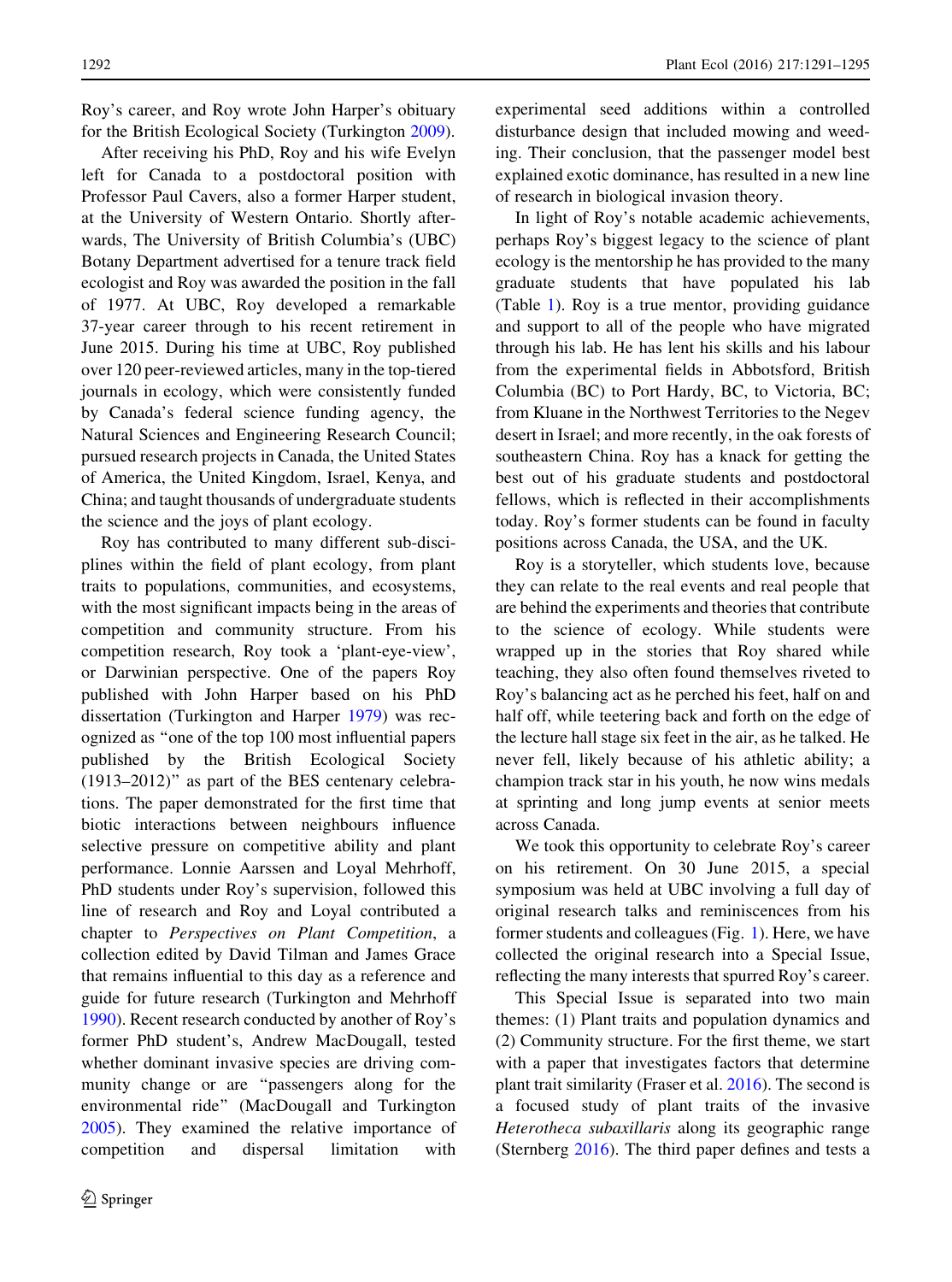<span id="page-2-0"></span>

|               | <b>Table 1</b> Student theses published under the supervision of Roy Turkington at the University of British Columbia. Department of |  |  |  |  |  |  |
|---------------|--------------------------------------------------------------------------------------------------------------------------------------|--|--|--|--|--|--|
| <b>Botany</b> |                                                                                                                                      |  |  |  |  |  |  |

| Name              | Year | Title                                                                                                                                                                     | Degree |
|-------------------|------|---------------------------------------------------------------------------------------------------------------------------------------------------------------------------|--------|
| Aarssen, L.W.     | 1983 | Interactions and coexistence of species in pasture community evolution.                                                                                                   | PhD    |
| Ratcliffe, M.J.   | 1983 | Interspecific associations, phenology, and environment of some Alpine plant<br>communities on Lakeview Mt., southern British Columbia.                                    | MSc    |
| Evans, R.C.       | 1986 | Morphological variation in a biotically patchy environment: evidence from a<br>pasture population of Trifolium repens L.                                                  | MSc    |
| Parish, R.        | 1987 | The role of disturbance in permanent pastures                                                                                                                             | PhD    |
| Chanway, C.P.     | 1987 | Plant/bacteria coadaptation in a grass/legume pasture                                                                                                                     | PhD    |
| Mehrhoff, L.A.    | 1989 | The evolutionary consequences of interactions between plants in permanent<br>pastures                                                                                     | PhD    |
| Fraser, L.H.      | 1993 | The influence of salal on planted hemlock and cedar saplings on northern<br>Vancouver Island.                                                                             | MSc    |
| Graham, S.A.      | 1994 | The relative effects of clipping, neighbours and fertilization on the<br>population dynamics of Lupinus arcticus (Family Fabaceae)                                        | MSc    |
| Marcuvitz, S.     | 1994 | The effects of light conditions from patchy natural canopies on the growth<br>and morphology of white clover clones                                                       | PhD    |
| Dlott, F.         | 1996 | Components of regulation of boreal forest understory vegetation: a test of<br>fertilizer and herbivory                                                                    | MSc    |
| Arii, K.          | 1996 | Factors restricting plant growth in a boreal forest understorey: a field test of<br>the relative importance of abiotic and biotic factors                                 | MSc    |
| Sharam, G.        | 1997 | Secondary defense responses in white spruce (Picea glauca) and Arctic<br>lupine (Lupinus arcticus) to changes in herbivory and soil nutrient<br>concentrations            | MSc    |
| Hicks, S.L.       | 1997 | Compensatory growth of three herbaceous perennial species: the effect of<br>clipping and nutrient availability                                                            | MSc    |
| Seccombe-Hett, P. | 1999 | Summer diet selection by snowshoe hares                                                                                                                                   | MSc    |
| Lortie, C.J.      | 2001 | Net interactions in an annual plant community in the Negev desert, Israel                                                                                                 | PhD    |
| MacDougall, A.S.  | 2004 | Joint effects of competition, recruitment limitation, and fire suppression in an<br>invaded oak savanna ecosystem                                                         | PhD    |
| Sharam, G.        | 2005 | The decline and restoration of riparian and hilltop forests in the Serengeti<br>National Park, Tanzania                                                                   | PhD    |
| Karst, J.D.       | 2007 | Sensitivity in growth responses of tree seedlings to variation in identity and<br>abundance of ectomycorrhizal fungi                                                      | PhD    |
| Treberg, M.A.     | 2007 | Community- and species-level consequences of competition in an<br>unproductive environment: an experimental approach using boreal forest<br>understory vegetation         | PhD    |
| Gilbert, B.       | 2008 | Notes on species coexistence, invasion and ecosystem function                                                                                                             | PhD    |
| Marshall, C.B.    | 2008 | Effects of plant functional group removal on the soil microbial community<br>diversity and composition                                                                    | MSc    |
| Knopp, A.         | 2009 | First step restoration techniques in invaded grassland in southern British<br>Columbia                                                                                    | MSc    |
| McLaren, J.       | 2010 | The influence of plant functional groups on ecosystem functions in a<br>grassland in northern Canada                                                                      | PhD    |
| deKoning, P.      | 2011 | Consequences and recovery after nutrient enrichment and herbivore<br>reduction in the boreal forest understory                                                            | MSc    |
| Carlyle, C.N.     | 2012 | Interacting effects of climate change and disturbance on grassland plants and<br>plant communities                                                                        | PhD    |
| Grainger, T.N.    | 2012 | Winners and losers in a changing climate: Causes and consequences of<br>shifting vegetation dynamics after long-term nutrient enrichment in a<br>boreal forest understory | MSc    |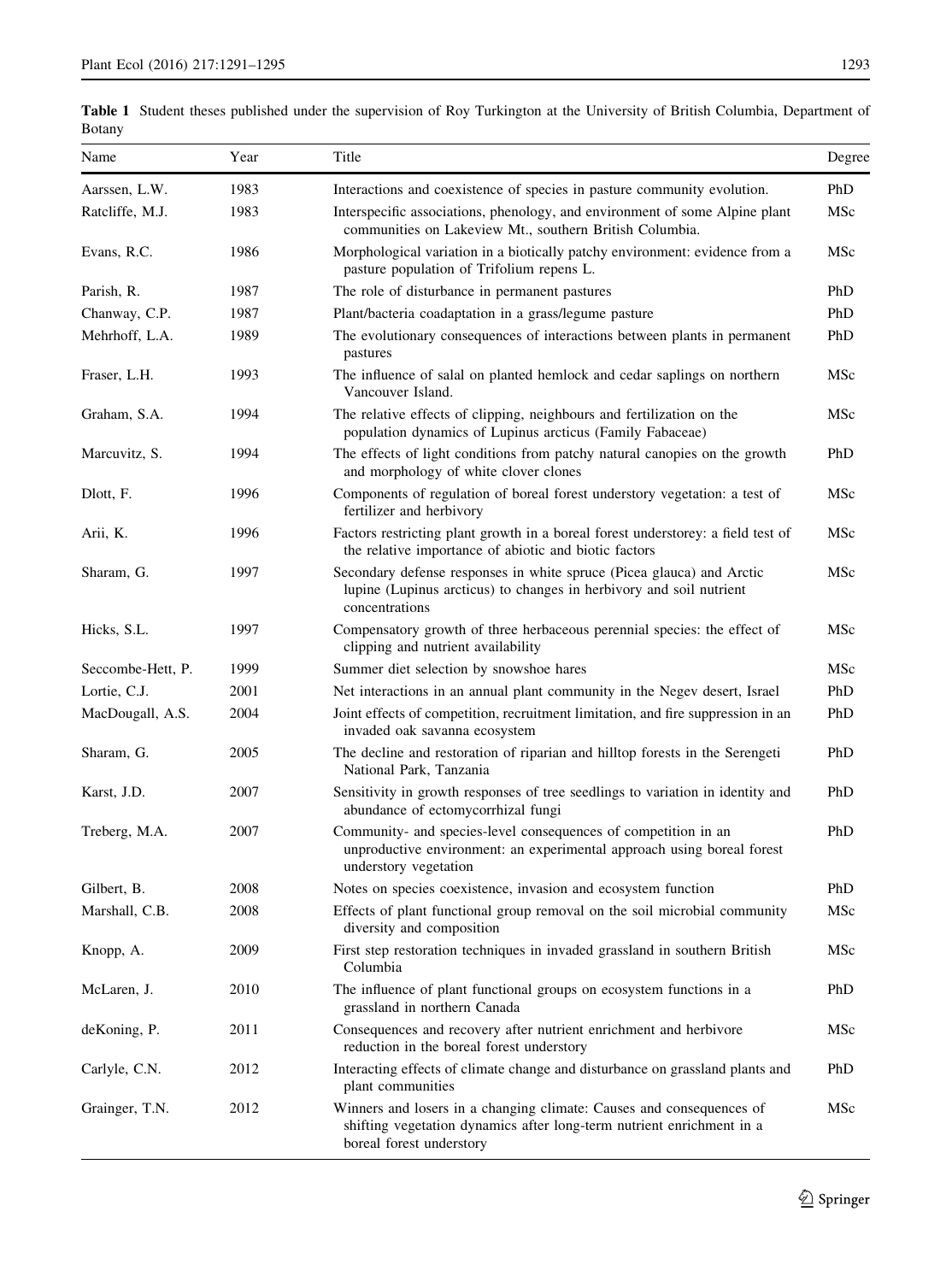<span id="page-3-0"></span>Table 1 continued

| $\mathbf{r}$ and $\mathbf{r}$ continues |                                                                                                                                           |        |  |  |  |  |
|-----------------------------------------|-------------------------------------------------------------------------------------------------------------------------------------------|--------|--|--|--|--|
| Year                                    | Title                                                                                                                                     | Degree |  |  |  |  |
| 2013                                    | Restoration of plant communities to red-burned soils                                                                                      | MSc    |  |  |  |  |
| 2013                                    | The effects of litter quantity and quality on soil nutrients and litter<br>invertebrates in two contrasting forests of Southwestern China | MSc    |  |  |  |  |
| In progress                             | Changes in trophic structure along a gradient of water availability in<br>temperate montane grasslands                                    | PhD    |  |  |  |  |
|                                         |                                                                                                                                           |        |  |  |  |  |

Fig. 1 Poster advertising Roy Turkington's Symposium. The clover running man image courtesy of Derek Tan

# ROY TURKINGTON SYMPOSIUM





In honour of Dr. Roy Turkington's retirement, featuring presentations by his former students and associates.

All are welcome to attend the talks followed by celebratory cake.



Allan Yap Theatre **Beaty Biodiversity Museum** 2212 Main Mall, Vancouver University of British Columbia

novel cost-benefit model for plant–plant interactions (Lortie et al. [2016](#page-4-0)). The fourth is an investigation of shifting plant geographic ranges (Jones and Gilbert [2016\)](#page-4-0). The fifth paper investigates plant response of two grass species along a rainfall gradient (Dyer et al.

[2016\)](#page-4-0), the sixth is an investigation of root production in contrasting ecosystems (Balogianni et al. [2016](#page-4-0)), and the seventh and final paper of the first theme is a study of acorn dispersal, predation, and recruitment in Southwest China (Xia et al. [2016](#page-4-0)).